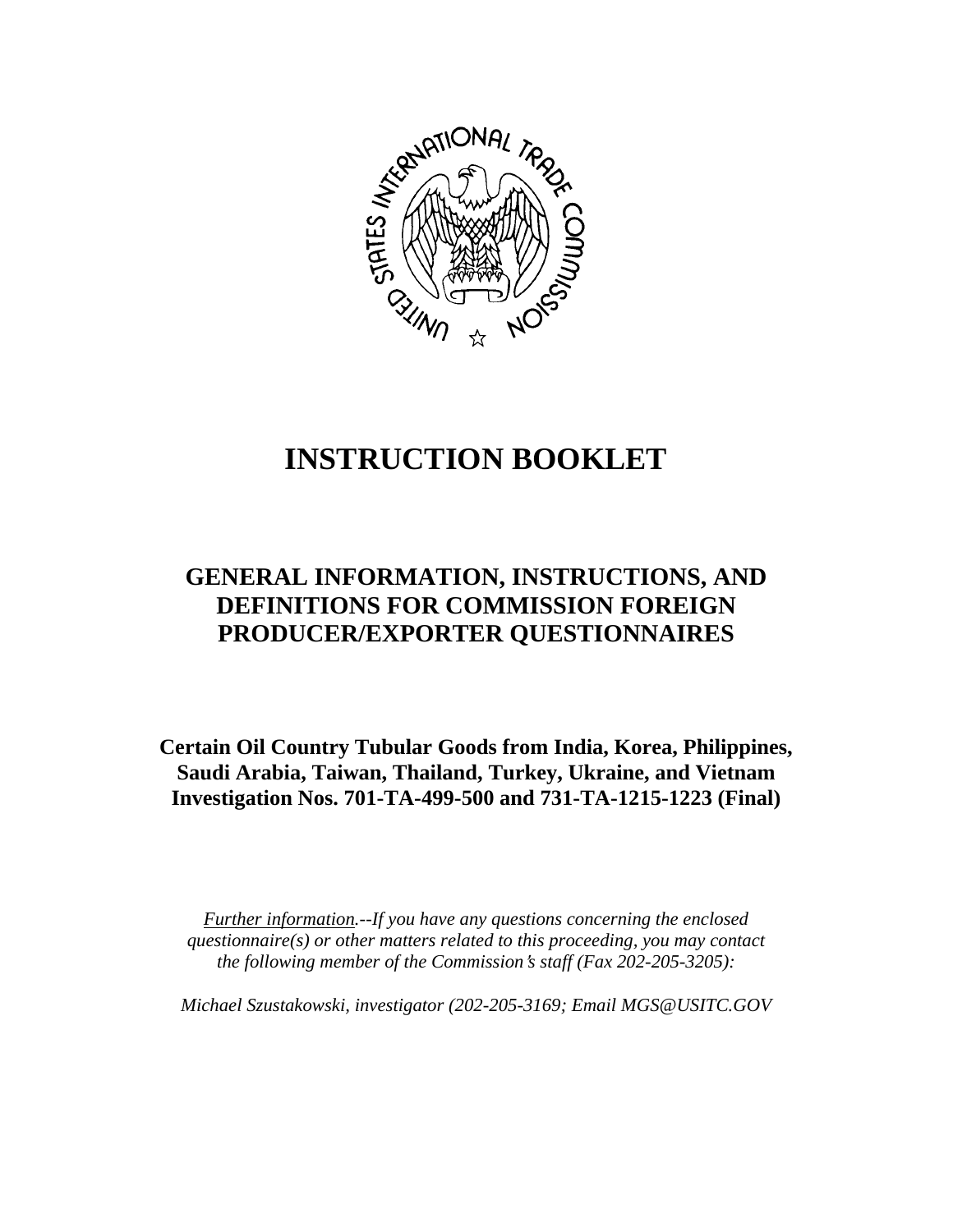#### **GENERAL INFORMATION**

*Background*.-- This proceeding was instituted in response to a petition filed on July 2, 2013 by United States Steel Corporation, Pittsburgh, PA; Maverick Tube Corporation, Houston, TX; Boomerang Tube LLC, Chesterfield, MO; Energex, a division of JMC Steel Group, Chicago, IL; Northwest Pipe Company, Vancouver, WA; Tejas Tubular Products Inc., Houston, TX; TMK IPSCO, Houston, TX; Vallourec Star, L.P., Houston, TX; and Welded Tube USA, Inc.; Lackawanna, NY. Countervailing and/or antidumping duties may be assessed on the subject imports as a result of this proceeding if the Commission makes an affirmative determination of injury, threat, or material retardation, and if the U.S. Department of Commerce makes an affirmative determination of subsidization and/or dumping.

Questionnaires and other information pertinent to this proceeding are available at **http://wwwqa.usitc.gov/trade\_remedy/731\_ad\_701\_cvd/investigations/2014/octg/finalphase. htm**. Please direct questions regarding the questionnaire and correspondence to Michael Szustakowski (mgs@usitc.gov, 202-205-3169) at the U.S. International Trade Commission, 500 E Street, SW, Washington, D.C. 20436. Correspondence may be sent to the above address or via FAX to 202-205-3205. Hearing-impaired individuals can obtain information regarding this proceeding via the Commission's TDD terminal (202-205-1810).

*Due date of questionnaire(s)*.--Please submit the completed questionnaire(s) to the United States International Trade Commission so as to be received by no later than **May 9, 2014**. Because Commission staff might contact you with questions during the course of the proceeding, save the final version of the document(s) and retain all files and worksheets associated with the completed questionnaire(s). Please also retain a copy of the final document that you submit.

*Service of questionnaire response(s).*--In the event that your firm is a party to this proceeding, you are required to serve a copy of the questionnaire(s), once completed, on parties to the proceeding that are subject to administrative protective order (see 19 CFR  $\S 207.7$ ). A list of such parties is maintained by the Commission's Secretary and may be obtained by calling 202-205-1803. A certificate of service must accompany the copy of the completed questionnaire(s) you submit (see 19 CFR § 207.7).

*Confidentiality*.--The commercial and financial data furnished in response to the enclosed questionnaire(s) that reveal the individual operations of your firm will be treated as confidential by the Commission to the extent that such data are not otherwise available to the public and will not be disclosed except as may be required by law (see 19 U.S.C. § 1677f). Such confidential information will not be published in a manner that will reveal the individual operations of your firm; however, general characterizations of numerical business proprietary information (such as discussion of trends) will be treated as confidential business information only at the request of the submitter for good cause shown.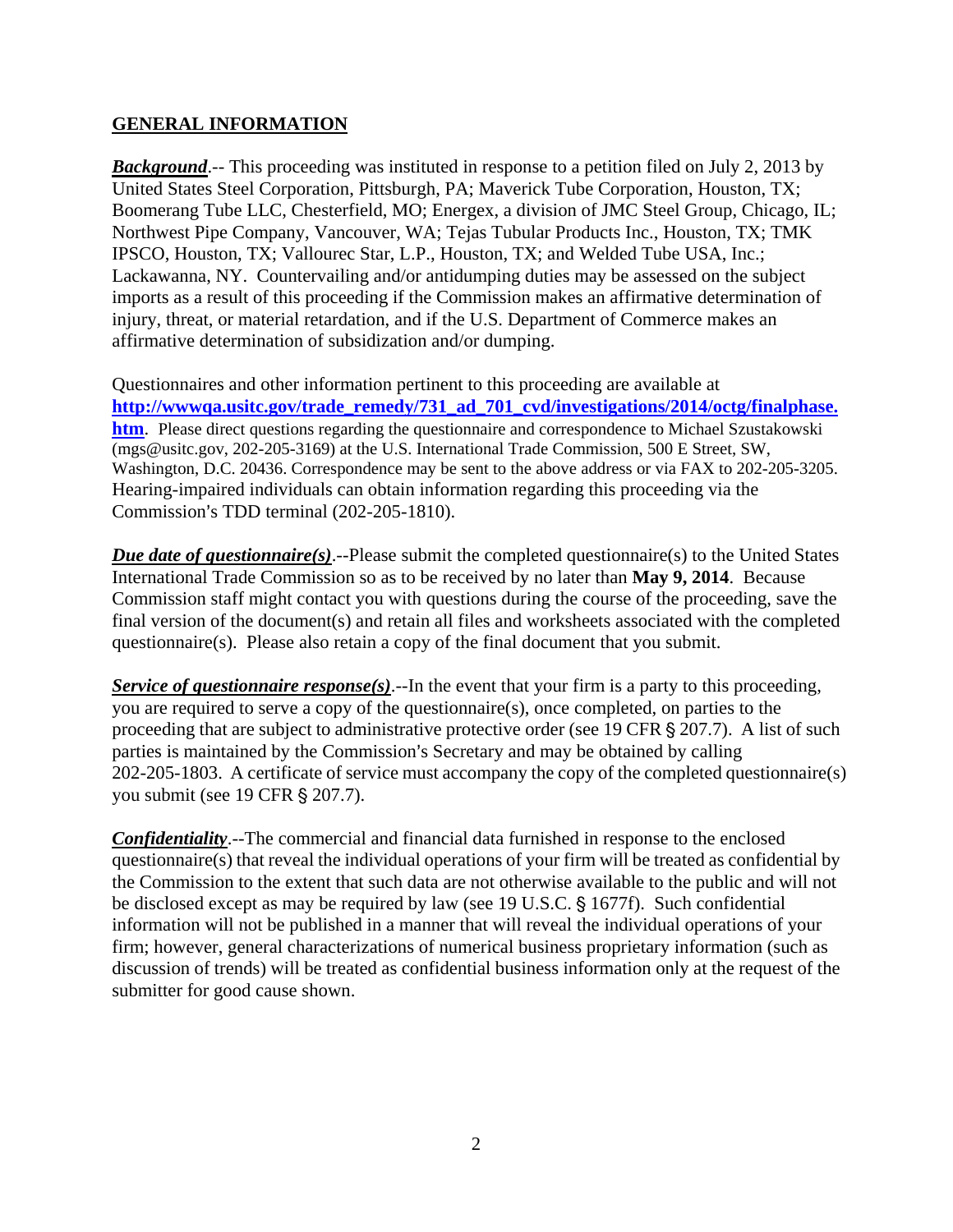#### **GENERAL INFORMATION--***Continued*

*Verification***.--The information submitted in the enclosed questionnaire(s) is subject to audit and verification by the Commission. To facilitate possible verification of data, please keep all your files, worksheets, and supporting documents used in the preparation of the questionnaire response(s).**

*Release of information*.--The information provided by your firm in response to the questionnaire(s), as well as any other business proprietary information submitted by your firm to the Commission in connection with the proceeding, may become subject to, and released under, the administrative protective order provisions of the Tariff Act of 1930 (19 U.S.C. § 1677f) and section 207.7 of the Commission's Rules of Practice and Procedure (19 CFR  $\S 207.7$ ). This means that certain lawyers and other authorized individuals may temporarily be given access to the information for use in connection with this proceeding or other import-injury proceedings conducted by the Commission on the same or similar merchandise; those individuals would be subject to severe penalties if the information were divulged to unauthorized individuals.

#### **INSTRUCTIONS**

*Answer all questions*.-- Do not leave any question or section blank unless a questionnaire expressly directs you to skip over certain questions or sections. If the answer to any question is zero or "none", enter the number zero or "none". **If information is not readily available from your records in exactly the form requested, furnish carefully prepared estimates.** Answers to questions and any necessary comments or explanations should be entered in the space provided or in a separate MS Word document submitted along with the questionnaire(s). If your firm is completing more than one questionnaire in connection with this proceeding (i.e., a producer, importer, purchaser, and/or foreign producer questionnaire), you need not respond to duplicated questions in the questionnaires.

*Consolidate all establishments in COUNTRY*.-- Report the requested data for your establishment(s) located in India, Korea, Philippines, Saudi Arabia, Taiwan, Thailand, Turkey, Ukraine, and/or Vietnam. **Firms operating more than one establishment in a subject country should combine the data for all establishments into a single report. Firms with establishments in multiple subject countries should provide a separate response for each subject country.** 

*Electronic completion***.-- Please electronically enter your responses into the Commission provided MS Word document**. The MS Word versions of all the questionnaires in this proceeding are available online at the ITC web page or may be obtained directly from the Commission's Investigator, Michael Szustakowski (mgs@usitc.gov, 202-205-3169).

*Electronic submission***.--** Responding firms should submit their questionnaire responses electronically in MS Word format. The submission of questionnaire responses in the MS Word format allows the Commission to electronically extract data from questionnaires and thus, compile, assess, and analyze submitted data more efficiently and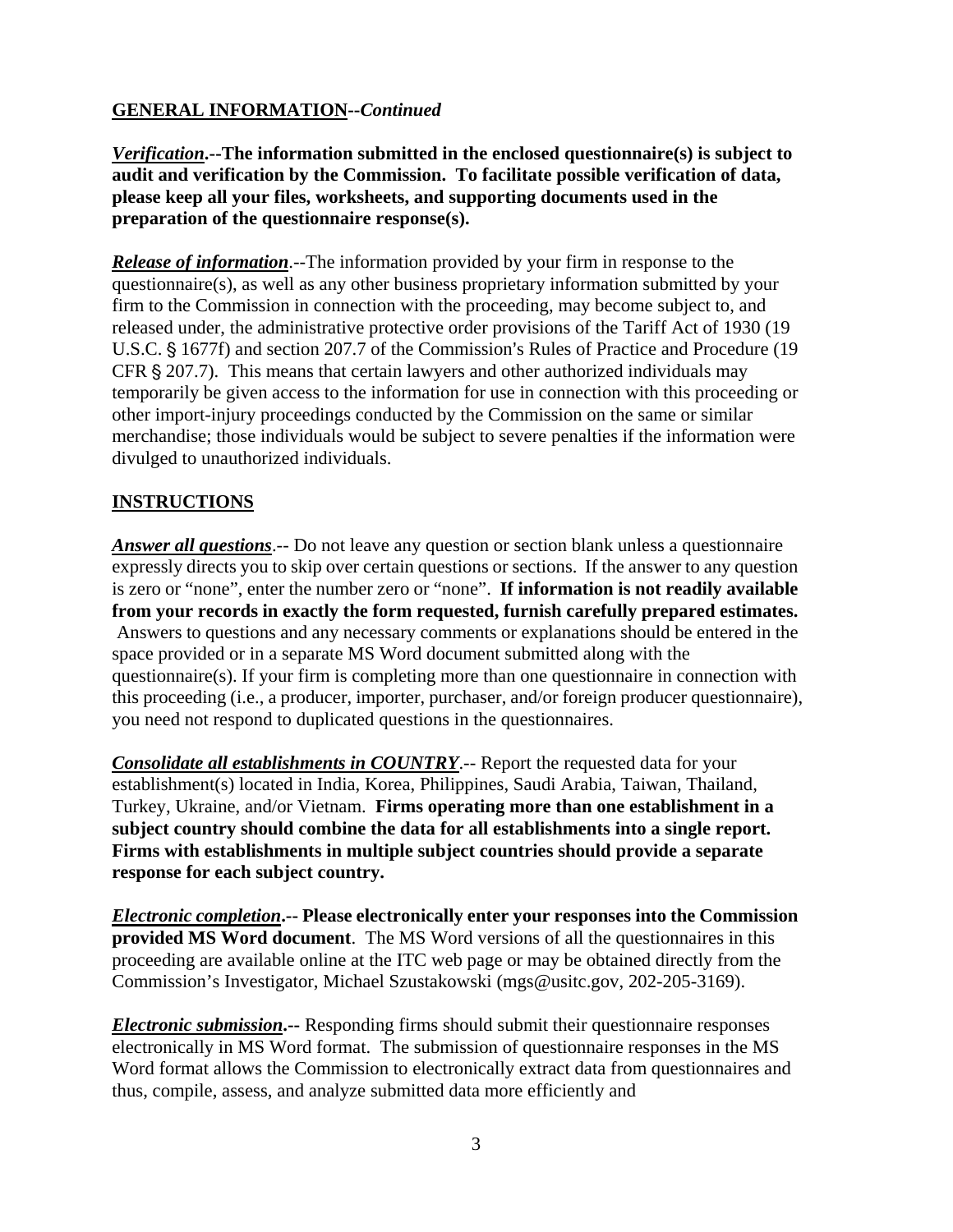#### **INSTRUCTIONS--***Continued*

promptly. Furthermore, the electronic submission of questionnaires completed in MS Word facilitates the Commission's ability to

produce documents that comply with Section 508 of the Rehabilitation Act of 1973. There are three electronic submissions options detailed below.

#### **OPTIONS FOR FILING**

This questionnaire is available as a "fillable" form in MS Word format on the Commission's website at

**http://wwwqa.usitc.gov/trade\_remedy/731\_ad\_701\_cvd/investigations/2 014/octg/finalphase.htm**. *Please do not attempt to modify the format or permissions of the questionnaire document*. Please complete the questionnaire and submit it electronically using one of the methods noted below. If your firm is unable to complete the MS Word questionnaire or cannot use one of the electronic methods of submission, please contact the Commission for further instructions.

**• Upload via Secure Drop Box.**—Upload the completed questionnaire in MS Word format along with a scanned copy of the signed certification page (page 1) through the Commission's secure upload facility:

*Web address*: https://dropbox.usitc.gov/oinv/ *Pin*: **OCTG**

**• E-mail**.—E-mail your questionnaire to the investigator identified on page 1 of the Instruction Booklet; include a scanned copy of the signed certification page (page 1). Type the following in the e-mail subject line: BPI Questionnaire, **INV. NO. 499**. *Please note that submitting your questionnaire by e-mail may subject your firm's business proprietary information to transmission over an unsecure environment and to possible disclosure. If you choose this option, the Commission warns you that any risk involving possible disclosure of such information is assumed by the submitter and not by the Commission.* 

**• Compact disc (CD)**.—Copy your MS Word questionnaire onto a CD. Also, please include a signed certification page (page 1) and mail to the U.S. International Trade Commission, 500 E Street SW, Washington, DC 20024. *It is strongly recommended that you use an overnight mail service. U.S. mail sent to government offices undergoes additional processing which not only results in substantial delays in delivery but may also damage CDs.* 

Note: If you are a party to the proceeding, and service of the questionnaire is required, such service should be made in paper form.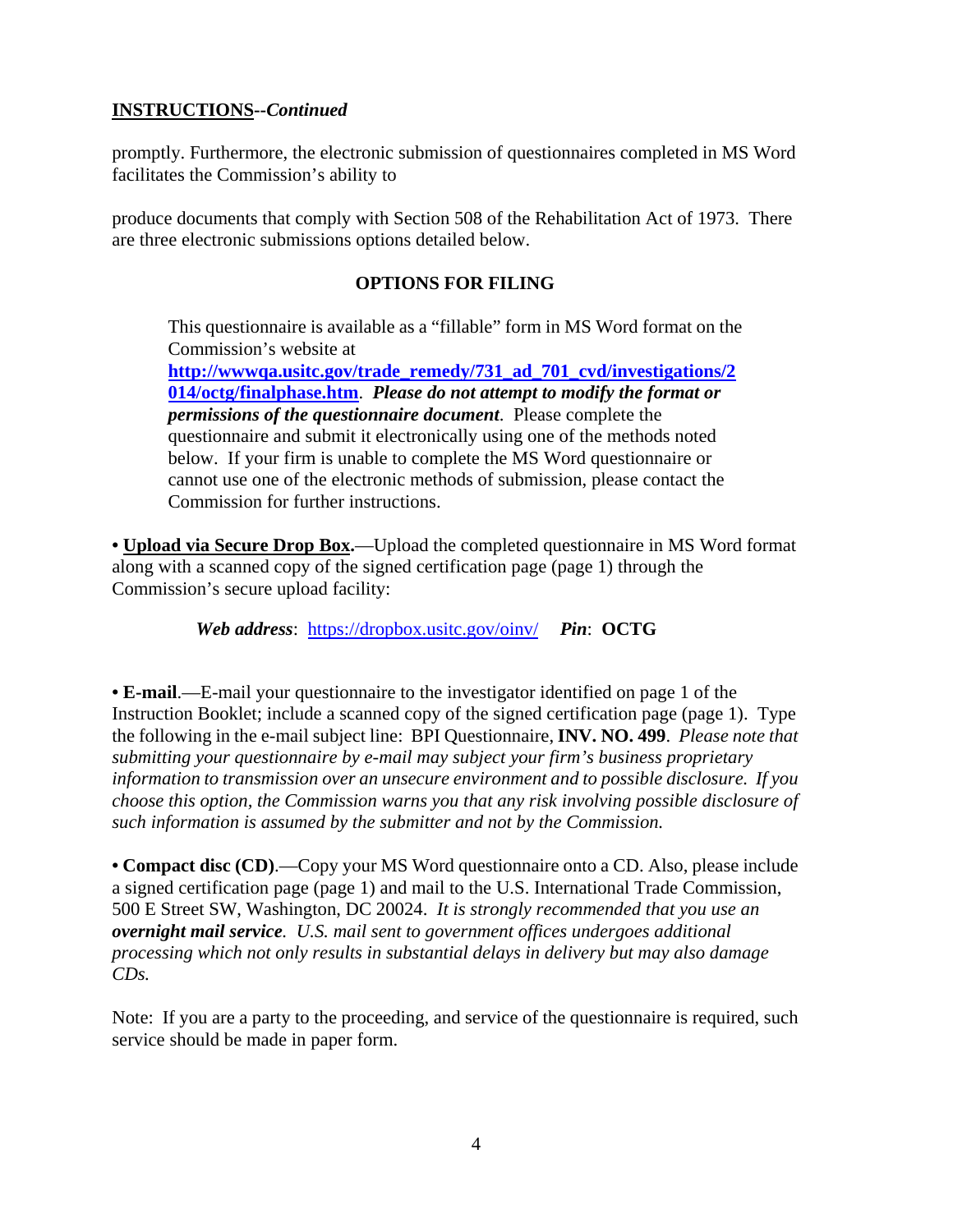#### **DEFINITIONS**

*Certain oil country tubular goods ("OCTG")*.-- Certain oil country tubular goods ("OCTG"), which are hollow steel products of circular cross-section, including oil well casing and tubing, of iron (other than cast iron) or steel (both carbon and alloy), whether seamless or welded, regardless of end finish (*e.g.*, whether or not plain end, threaded, or threaded and coupled) whether or not conforming to American Petroleum Institute ("API") or non-API specifications, whether finished (including limited service OCTG products) or unfinished (including green tubes and limited service OCTG products), whether or not thread protectors are attached. This definition also covers OCTG coupling stock. Casing or tubing containing 10.5 percent or more by weight of chromium; drill pipe; unattached couplings; and unattached thread protectors are excluded from this definition

The merchandise covered by this proceeding is currently imported under the Harmonized Tariff Schedule of the United States ("HTSUS") under statistical reporting numbers: 7304.29.10.10, 7304.29.10.20, 7304.29.10.30, 7304.29.10.40, 7304.29.10.50, 7304.29.10.60, 7304.29.10.80, 7304.29.20.10, 7304.29.20.20, 7304.29.20.30, 7304.29.20.40, 7304.29.20.50, 7304.29.20.60, 7304.29.20.80, 7304.29.31.10, 7304.29.31.20, 7304.29.31.30, 7304.29.31.40, 7304.29.31.50, 7304.29.31.60, 7304.29.31.80, 7304.29.41.10, 7304.29.41.20, 7304.29.41.30, 7304.29.41.40, 7304.29.41.50, 7304.29.41.60, 7304.29.41.80, 7304.29.50.15, 7304.29.50.30, 7304.29.50.45, 7304.29.50.60, 7304.29.50.75, 7304.29.61.15, 7304.29.61.30, 7304.29.61.45, 7304.29.61.60, 7304.29.61.75, 7305.20.20.00, 7305.20.40.00, 7305.20.60.00, 7305.20.80.00, 7306.29.10.30, 7306.29.10.90, 7306.29.20.00, 7306.29.31.00, 7306.29.41.00, 7306.29.60.10, 7306.29.60.50, 7306.29.81.10, and 7306.29.81.50.

The merchandise subject to the investigations may also be imported under the following HTSUS statistical reporting numbers:

7304.39.00.24, 7304.39.00.28, 7304.39.00.32, 7304.39.00.36, 7304.39.00.40, 7304.39.00.44, 7304.39.00.48, 7304.39.00.52, 7304.39.00.56, 7304.39.00.62, 7304.39.00.68, 7304.39.00.72, 7304.39.00.76, 7304.39.00.80, 7304.59.60.00, 7304.59.80.15, 7304.59.80.20, 7304.59.80.25, 7304.59.80.30, 7304.59.80.35, 7304.59.80.40, 7304.59.80.45, 7304.59.80.50, 7304.59.80.55, 7304.59.80.60, 7304.59.80.65, 7304.59.80.70, 7304.59.80.80, 7305.31.40.00, 7305.31.60.90, 7306.30.50.55, 7306.30.50.90, 7306.50.50.50, and 7306.50.50.70.

The HTSUS subheadings above are provided for convenience and customs purposes only. The written description of the scope of the investigation is dispositive.

*Firm*.--An individual proprietorship, partnership, joint venture, association, corporation (including any subsidiary corporation), business trust, cooperative, trustee in bankruptcy, or receiver under decree of any court.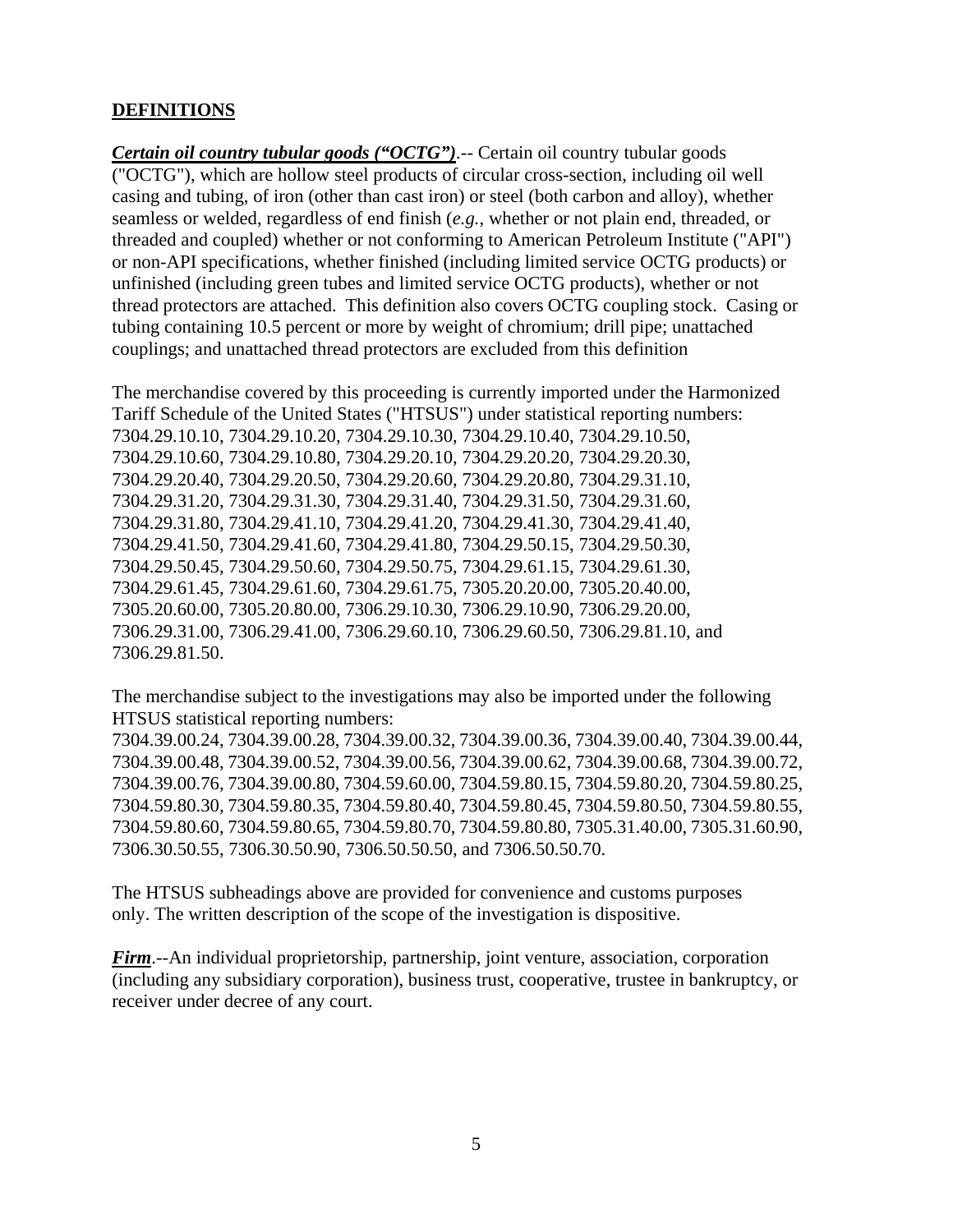#### **DEFINITIONS--***Continued*

*Related firm*.--A firm that your firm solely or jointly owned, managed, or otherwise controlled; a firm that solely or jointly owned, managed, or otherwise controlled your firm; and/or a firm that was solely or jointly owned, managed, or otherwise controlled by a firm that also solely or jointly owned, managed, or otherwise controlled your firm.

*Establishment*.--Each facility of a firm in India, Korea, Philippines, Saudi Arabia, Taiwan, Thailand, Turkey, Ukraine, and/or Vietnam involved in the production of OCTG (as defined above), including auxiliary facilities operated in conjunction with (whether or not physically separate from) such facilities.

*United States.*--For purposes of this proceeding, the 50 States, Puerto Rico, the U.S. Virgin Islands, and the District of Columbia.

*Importer*.--Any person or firm engaged, either directly or through a parent company or subsidiary, in importing OCTG (as defined above) into the United States from a foreign manufacturer or through its selling agent.

*Average production capacity*.--The level of production that your establishment(s) could reasonably have expected to attain during the specified periods. Assume normal operating conditions (i.e., using equipment and machinery in place and ready to operate; normal operating levels (hours per week/weeks per year) and time for downtime, maintenance, repair, and cleanup; and a typical or representative product mix).

*Production*.--All production in your establishment(s) in in India, Korea, Philippines, Saudi Arabia, Taiwan, Thailand, Turkey, Ukraine, and/or Vietnam, including production consumed internally within your firm.

*Shipments*.--Shipments of products produced in your establishment(s) in India, Korea, Philippines, Saudi Arabia, Taiwan, Thailand, Turkey, Ukraine, and/or Vietnam. Quantities reported should be net of returns.

*Home market commercial shipments*.--Shipments, other than internal consumption and transfers to related firms, within India, Korea, Philippines, Saudi Arabia, Taiwan, Thailand, Turkey, Ukraine, and/or Vietnam.

*Home market internal consumption/transfers to related firms*.--Shipments made to related firms in India, Korea, Philippines, Saudi Arabia, Taiwan, Thailand, Turkey, Ukraine, and/or Vietnam, including product consumed internally by your firm.

*Export shipments*.--Shipments to destinations outside India, Korea, Philippines, Saudi Arabia, Taiwan, Thailand, Turkey, Ukraine, and/or Vietnam, including shipments to related firms.

*Inventories*.--Finished goods inventory, not raw materials or work-in-progress.